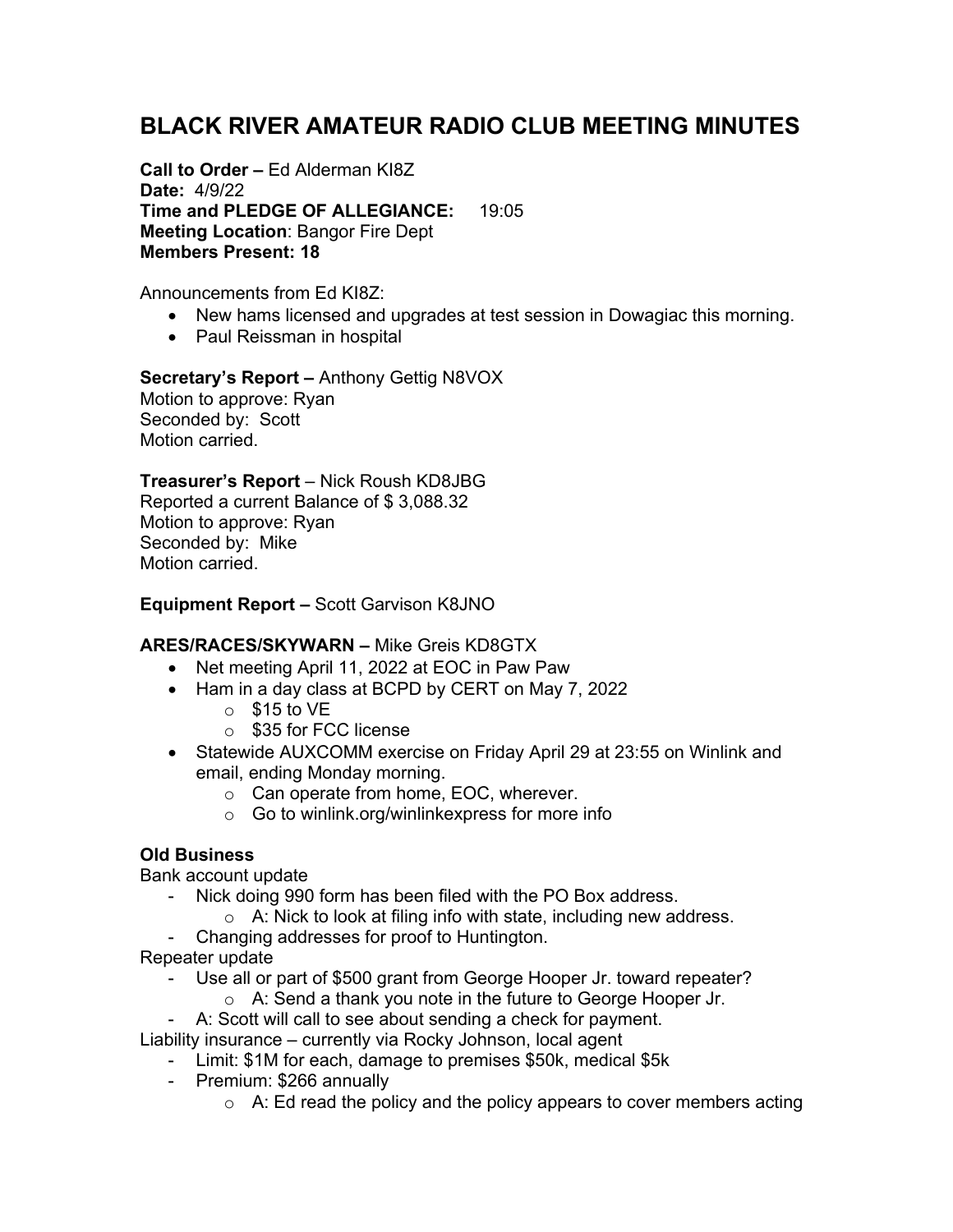on behalf of the club. (Basically indemnification.)

Who has control of the repeater tower?

- City of Bangor
	- $\circ$  A: Dick Monroe owned, he died, and City of Bangor took ownership.
- Luke Konig bought the tower on the other side of the pavement.
	- o A: Luke said he would connect us to the Internet. Owner of Horizon Internet.

#### **New Business**

- Modify bylaws Indemnification for board members
	- $\circ$  A: Insurance policy provides indemnification for all members acting on behalf of the club.
- Discussion of changing dates of board elections
	- $\circ$  A: Board to draft amendment to the bylaws to change the election of officers to nominations in September and elections in October with offices assumed in January.
	- o A: Nick suggests bylaws amended to not let new members vote until the following meeting, unless they are a lapsed/renewing member.
- NEW: Dave Miller AD8GB asks if we have a current roster of paid members.
	- o A: Nick will compile the latest roster.
	- o A: Frank with comments on how BARA handles this.
	- o A: Mike KD8GTX suggests the board do a complete review of the bylaws.
		- Nick will send a Word copy of the bylaws to the executive board prior to the next EB meeting.
- Field Day talk
	- o Lawrence again? Need to determine location by May meeting.
		- A: Matt N9JXR suggests in the middle of nowhere.
		- A: Scott K8JNO suggests at the repeater site.
		- A: Ed KI8Z says we need to set a place by the next meeting.
	- o Schedule a work day on trailer.
		- § Saturday May 14, 2022 at 3 PM.
		- Check with Sherriff Dept on availability of trailer.
- Car show for kids in Mattawan on May 30.
	- $\circ$  Club to participate?
		- A: Approximately 6-7 hams are available.
		- A: Roughly 4 hours of representing the club.
- Set date for trash pickup.
	- o Primary and backup.
		- A: Primary date 4/23 at 10 AM, backup date 4/30.
- Program coordinator appointment?
	- o A: Scott K8JNO volunteers.
	- o Format: preso for 45 minutes, break, business mtg.
- Ham in a day?
	- o Limit to 10 people.
	- o Working group for conducting the class:
		- Dave, Frank, Andy, Scott, Ed
- NICK: IRA June 4 8am-12n at Hudsonville Fairgrounds. Testing session at 10 AM.